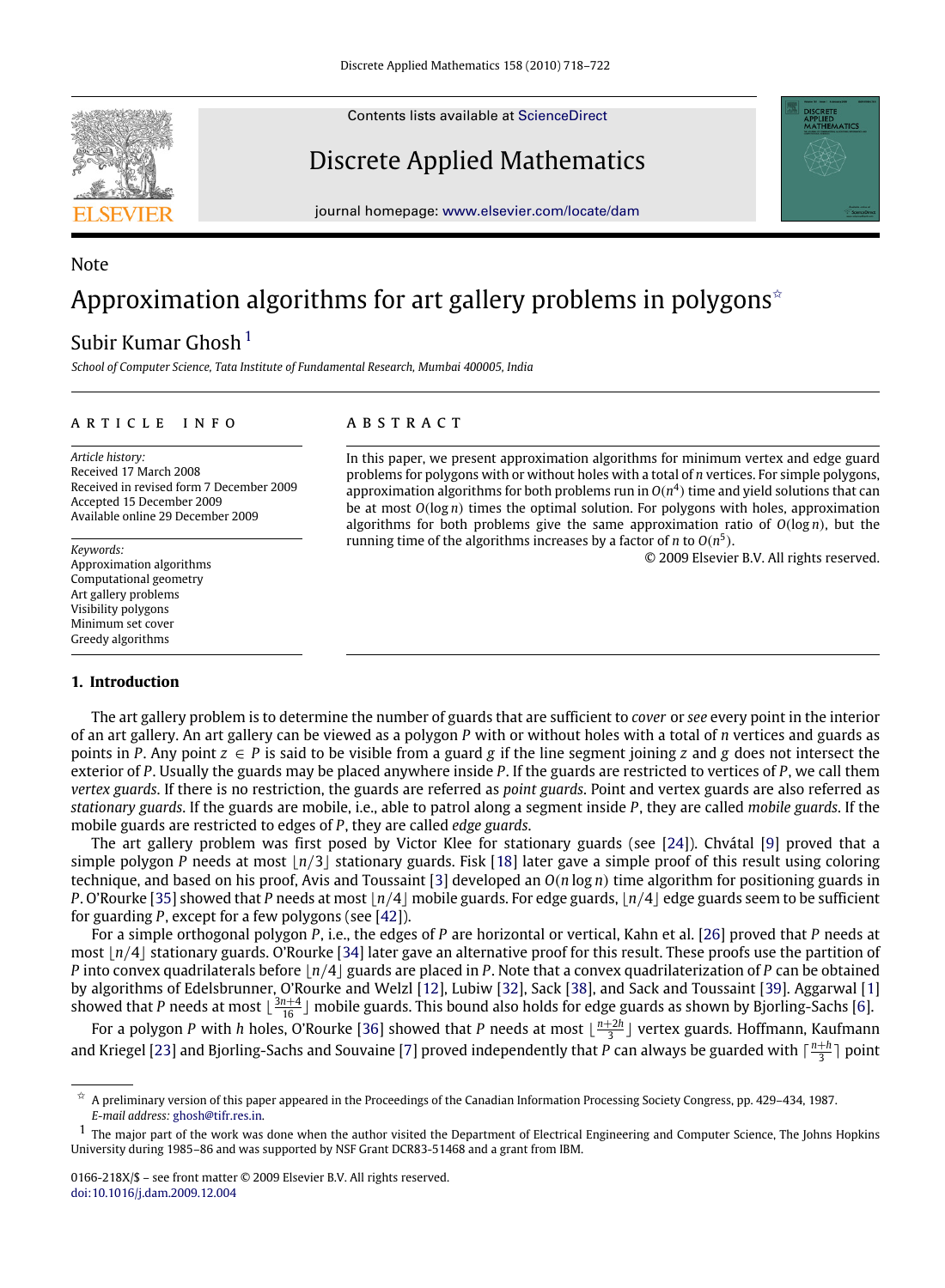guards. Bjorling-Sachs and Souvaine also gave an  $O(n^2)$  time algorithm for positioning the guards. There is no tight bound known on the number of mobile guards required to guard *P*. Since  $\lceil \frac{n+h}{3} \rceil$  point guards are sufficient to guard *P*, the bound naturally holds for mobile guards as well. To guard an orthogonal polygon *P* with *h* holes, Györi, Hoffmann, Kriegel and Shermer [\[22\]](#page-4-17) proved that  $\frac{3n+4h+4}{16}$  mobile guards are always sufficient to guard *P*. For survey of art gallery theorems and algorithms, see Ghosh [\[20\]](#page-4-18), O'Rourke [\[36\]](#page-4-14), Shermer [\[41\]](#page-4-19) and Urrutia [\[42\]](#page-4-5).

The minimum guard problem is to find the minimum number of guards that can see every point in the interior of a polygon. O'Rourke and Supowit [\[37\]](#page-4-20) showed that the minimum vertex, point and edge guard problems in polygons with holes are NP-hard. Even in the case of polygons without holes, Lee and Lin [\[30\]](#page-4-21) showed that the minimum vertex, point and edge guard problems are NP-hard. The minimum vertex and point guard problems are also NP-hard for simple orthogonal polygons as shown by Katz and Rpoisman [\[27\]](#page-4-22) and Schuchardt and Hecker [\[40\]](#page-4-23).

In this paper, we present approximation algorithms for minimum vertex and edge guard problems for polygons with or without holes. The approximation algorithms partition the polygonal region into convex components and construct sets consisting of these convex components. Then the algorithms use an approximation algorithm for the minimum setcovering problem on these constructed sets to compute the solution for the minimum vertex and edge guard problems. For simple polygons, approximation algorithms for both problems run in  $O(n^4)$  time and yield solutions that can be at most *O*(log *n*) times the optimal solution. For polygons with holes, approximation algorithms for both problems give the same approximation ratio of  $O(\log n)$ , but the algorithms take  $O(n^5)$  time.

It may be noted that approximation algorithms presented in preliminary versions of this paper run in O( $n^5\log n$ ) time for polygons with or without holes. The improvement in the running time of approximation algorithms is due to the improvement in the upper bound on the number of convex components in the convex partition of a polygon. There is no change in the method of transforming art gallery problems into set cover problems for computing vertex or edge guards in both types of polygons. For the last two decades, this is the only known technique for transforming these four art gallery problems leading to efficient approximation algorithms in terms of worst-case running times and approximation bounds.

Recently, Efrat and Har-Peled [\[13\]](#page-4-24) presented randomized approximation algorithms for the minimum vertex guard problem in polygons. For simple polygons P, the randomized approximation algorithm runs in  $O(n c_{\rm opt}^2 \log^4 n)$  expected time and the approximation ratio is  $O(log c_{opt})$ , where  $c_{opt}$  is the number of vertices in the optimal solution. In the worst case, *c*opt can be a fraction of *n*. For polygons *P* with *h* holes, the randomized approximation algorithm runs in *O*(*nhc*<sup>3</sup> opt*polylog n*) expected time and the approximation ratio is *O*(log *n* log(*c*opt log *n*)). Note that their randomized approximation algorithms do not always guarantee solutions and the quality of approximation is correct with high probability. No other approximation algorithm (deterministic or randomized) is known for the minimum vertex or edge guard problem in polygons. However, for special classes of polygons, there are approximation algorithms for the minimum point guard problem [\[33\]](#page-4-25). Also, there are approximation algorithms for the minimum vertex and point guard problems in 1.5-dimensional and 2.5-dimensional terrains [\[5,](#page-4-26)[11](#page-4-27)[,14,](#page-4-28)[16](#page-4-29)[,21,](#page-4-30)[27](#page-4-22)[,28\]](#page-4-31).

In the next section, we present approximation algorithms for the minimum vertex guard problem. In Section [3,](#page-3-0) we present approximation algorithms for the minimum edge guard problem. In Section [4,](#page-3-1) we conclude the paper with a few remarks.

#### **2. Approximation algorithms for vertex guards**

Assume that vertices of the given polygon *P* are labeled  $v_1, v_2, \ldots, v_n$ . Let  $VP(P, z)$  denote the set of all points of *P* that are visible from a point  $z \in P$ . If z is a vertex of P (say,  $v_i$ ), then VP(P,  $v_i$ ) is called fan (say,  $F_i$ ) and  $v_i$  is called the fan vertex of *Fi* . Otherwise, *VP*(*P*, *z*) is called the *visibility polygon* of *P* from *z*. Since the region of *P* that can be seen by a vertex guard is a fan, the vertex guard problem of *P* can be view as a polygon decomposition problem in which pieces of the decomposition are fans.

It appears that if the entire boundary of *P* is visible from vertex guards, then the guards can also see every point in the interior of *P*. In [Fig. 1\(](#page-2-0)a), vertices  $v_7$ ,  $v_{12}$  and  $v_{17}$  together can see the entire boundary of *P*, but the shaded region is not visible from any of them. This establishes that vertex guards must be chosen in such a way so that all boundary points as well as all internal points of *P* are visible from the chosen guards. In our approximation algorithms, the region of *P* is decomposed into a set of convex pieces and each piece lies at least in one of the chosen fans so that the entire region of *P* is covered.

It seems natural to restrict convex pieces in a polygon to be bounded by extensions of polygonal edges. Feng and Pavlidis [\[17\]](#page-4-32) argued that this is a very natural restriction for polygonal decomposition problems in syntactic pattern recognition. In [Fig. 1\(](#page-2-0)b), three fans with fan vertices  $v_1$ ,  $v_4$  and  $v_7$  are necessary to cover the polygon if only edge extensions are allowed, whereas two fans with fan vertices  $v_1$  and  $v_7$  suffice if boundaries of convex pieces are bounded by segments passing through any two vertices of the polygon. So, the polygonal region is decomposed into convex pieces where every component is bounded by segments that contains two vertices of the polygon.

A convex region *c* ⊂ *P* is said to be a *convex component* of *P* if there is no other convex region *b* of *P*, where *c* ⊂ *b*, such that *b* can be divided by a line segment passing through two vertices of *P*. For the vertex guard problem, this restriction turns out to be a true restriction, as shown in the following lemma.

**Lemma 2.1.** *Every convex component of P is either totally visible or totally not visible from a vertex of P.*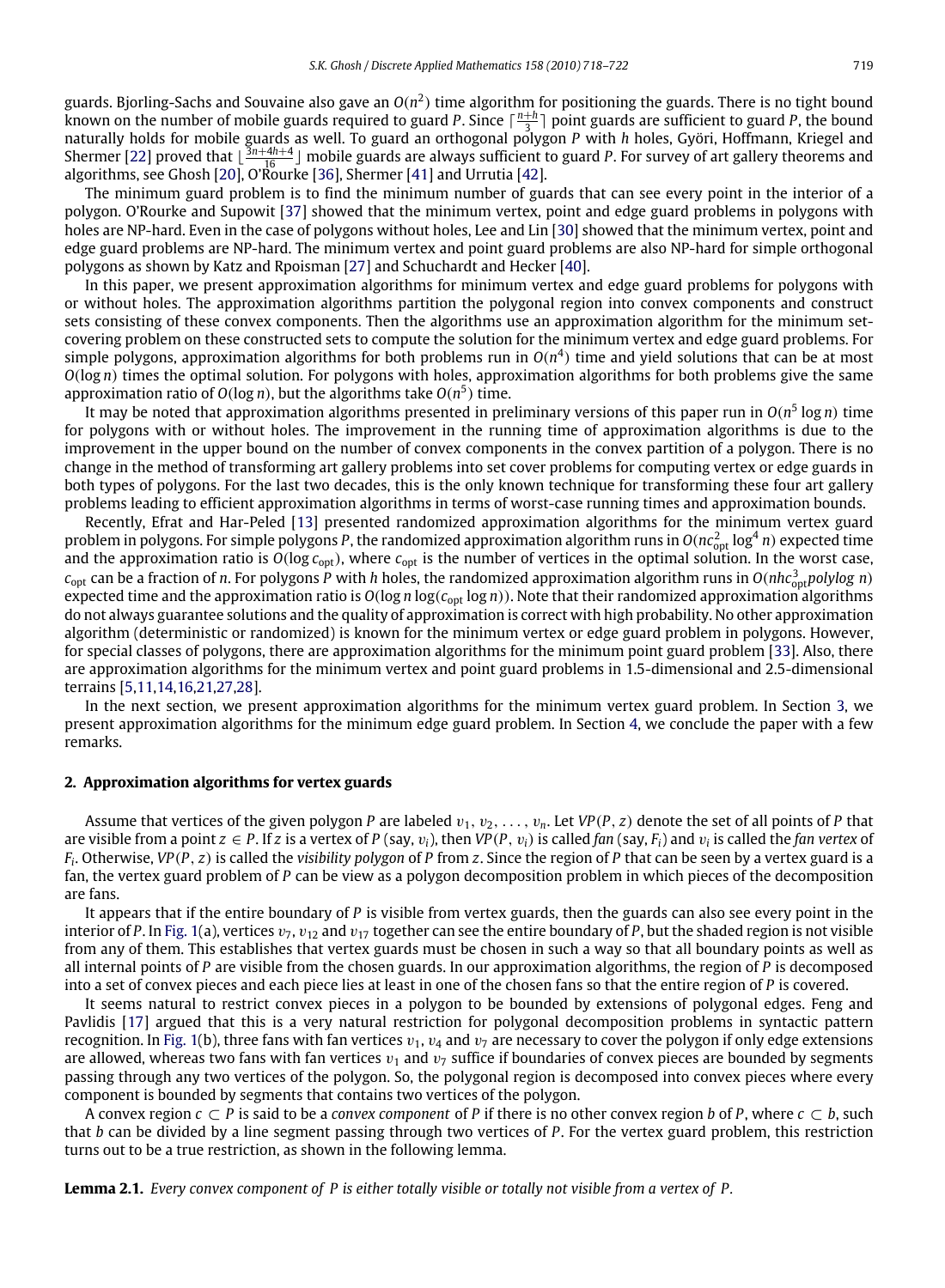<span id="page-2-0"></span>

**Fig. 1.** (a) The entire boundary of *P* is visible from  $v_7$ ,  $v_{12}$  and  $v_{17}$  but the shaded region is not visible from any of them. (b) Two fans with fan vertices  $v_1$ and  $v_7$  are sufficient to cover  $\vec{P}$ .

**Proof.** Let us assume on the contrary that there exists a convex component *c* which is partially visible from a vertex v*<sup>i</sup>* of *P*. As *c* is partially visible from  $v_i$ , there exists a vertex  $v_j$  in *P* such that the line drawn from  $v_i$  through  $v_j$  intersects *c*. And thus,  $c$  is not a convex component, a contradiction.  $\Box$ 

#### **Corollary 2.1.** *For every vertex* v*<sup>i</sup> of P, the fan F<sup>i</sup> is the union of some convex components of P.*

The above corollary suggests that the problem of finding the minimum number of fans to cover *P* is same as the minimum set-covering problem, where every fan is a set and convex components are elements of the set. The minimum set-covering problem can be stated as follows. Given a finite family of sets {*S*1, . . . , *Sn*}, the problem is to determine the minimum subset *A* of  $\{S_1, \ldots, S_n\}$  such that  $\bigcup S_i \in A = \bigcup_{j=1}^n S_j$ . For details on the minimum set-covering problem, see Garey and Johnson [\[19\]](#page-4-33), and Vazirani [\[43\]](#page-4-34). There are many approximation algorithms for the minimum set-covering problem [\[4](#page-4-35)[,10,](#page-4-36)[25](#page-4-37)[,31\]](#page-4-38), and here we use Johnson's approximation algorithm [\[25\]](#page-4-37). In the following, we present the algorithm for locating vertex guards in *P*. **Vertex guard algorithm:**

Step 1 Draw lines through every pair of vertices of *P* and compute all convex components  $c_1, c_2, \ldots, c_m$  of *P*. Let  $C =$  $(c_1, c_2, \ldots, c_m)$ ,  $N = (1, 2, \ldots, n)$  and  $Q = \emptyset$ .

Step 2 *For*  $1 \le j \le n$ , construct the set  $F_j$  by adding those convex components of P that are totally visible from the vertex  $v_j$ . Step 3 Find *i* ∈ *N* such that  $|F_i|$  ≥  $|F_j|$  for all *j* ∈ *N* and *i* ≠ *j*.

- Step 4 Add *i* to *Q* and delete *i* from *N*.
- Step 5 *For all j*  $\in$  *N*,  $F_j := F_j F_i$ , and  $C := C F_i$ .
- Step 6 *If*  $|C| \neq \emptyset$  *then goto* Step 3.
- Step 7 Output the set *Q* and Stop.

Let us analyze the time complexity of the algorithm. Since  $O(n^2)$  lines are drawn in P to compute convex components,  $m$ can be at most  $O(n^4)$ , and thus Step 1 requires  $O(n^4)$  time. Constructing  $F_1, F_2, \ldots, F_n$  in Step 2 can be done as follows. For every convex component  $c_k$  of C, take a point  $z_k \in c_k$  and compute  $VP(P, z_k)$ . For every vertex  $v_j \in VP(P, z_k)$ , add  $c_k$  to  $F_j$ . Repeat this process for all *k*. If *P* is a simple polygon, *VP*(*P*,  $z_k$ ) can be computed in  $O(n)$  time by the algorithm of Lee [\[29\]](#page-4-39). If *P* is a polygon with holes, VP(P,  $z_k$ ) can be computed in  $O(n)$  time by the query algorithm of Asano et al. [\[2\]](#page-4-40) after spending  $O(n^2)$ time for preprocessing. Therefore, Step 2 takes  $O(mn)$  time. Step 3 requires  $O(n^2)$  time. For every convex component  $c_l \in F_i$ , we know the fans containing  $c_l$ . Consequently, removing  $c_l$  from all sets containing  $c_l$  in Step 5 can be done in  $O(n)$  time. Since every convex component is considered once, the entire process of removing all convex components in Step 5 takes  $O(nm)$  time. And thus, Step 5 takes  $O(n^5)$  time. Hence the overall time complexity of the approximation algorithm is  $O(n^5)$ .

The above analysis holds for polygons *P* with holes. If *P* is a simple polygon, the running time of the algorithm reduces to  $O(n^4)$  as the number of convex components *m* is  $O(n^3)$  as follows. In Step 1 of the algorithm, convex components of *P* are computed by drawing lines passing through every pair of vertices of *P*. Instead, for every vertex v*<sup>i</sup>* , *VP*(*P*, v*i*) is computed by the algorithm of Lee [\[29\]](#page-4-39). We know that the boundary of *VP*(*P*, v*i*) consists of polygonal edges and constructed edges [\[20\]](#page-4-18). Suppose all constructed edges of every *VP*(*P*, v*i*) are added to *P*. It can be seen that *P* is decomposed into convex components by these constructed edges. For details, see Bose, Lubiw and Munro [\[8\]](#page-4-41). Observe that since *P* is a simple polygon, a constructed edge of *VP*(*P*, v*i*) can be intersected by only two constructed edges of *VP*(*P*, v*j*) for all *j* except *i*. Therefore, the total number intersection points on any constructed edge of VP(P,  $v_i$ ) can be at most  $O(n)$ . So, there can be at most  $O(n^3)$ convex components in *P*. As in both cases the size of the input is  $O(nm)$  Johnson [\[25\]](#page-4-37) has shown that  $|Q| \leq c_{opt} \cdot O(\log n)$ . We have the following theorems.

**Theorem 2.1.** *For a simple polygon P of n vertices, an approximate solution of the minimum vertex guard problem can be computed in O*(*n* 4 ) *time and the size of the solution is at most O*(log *n*) *times the optimal.*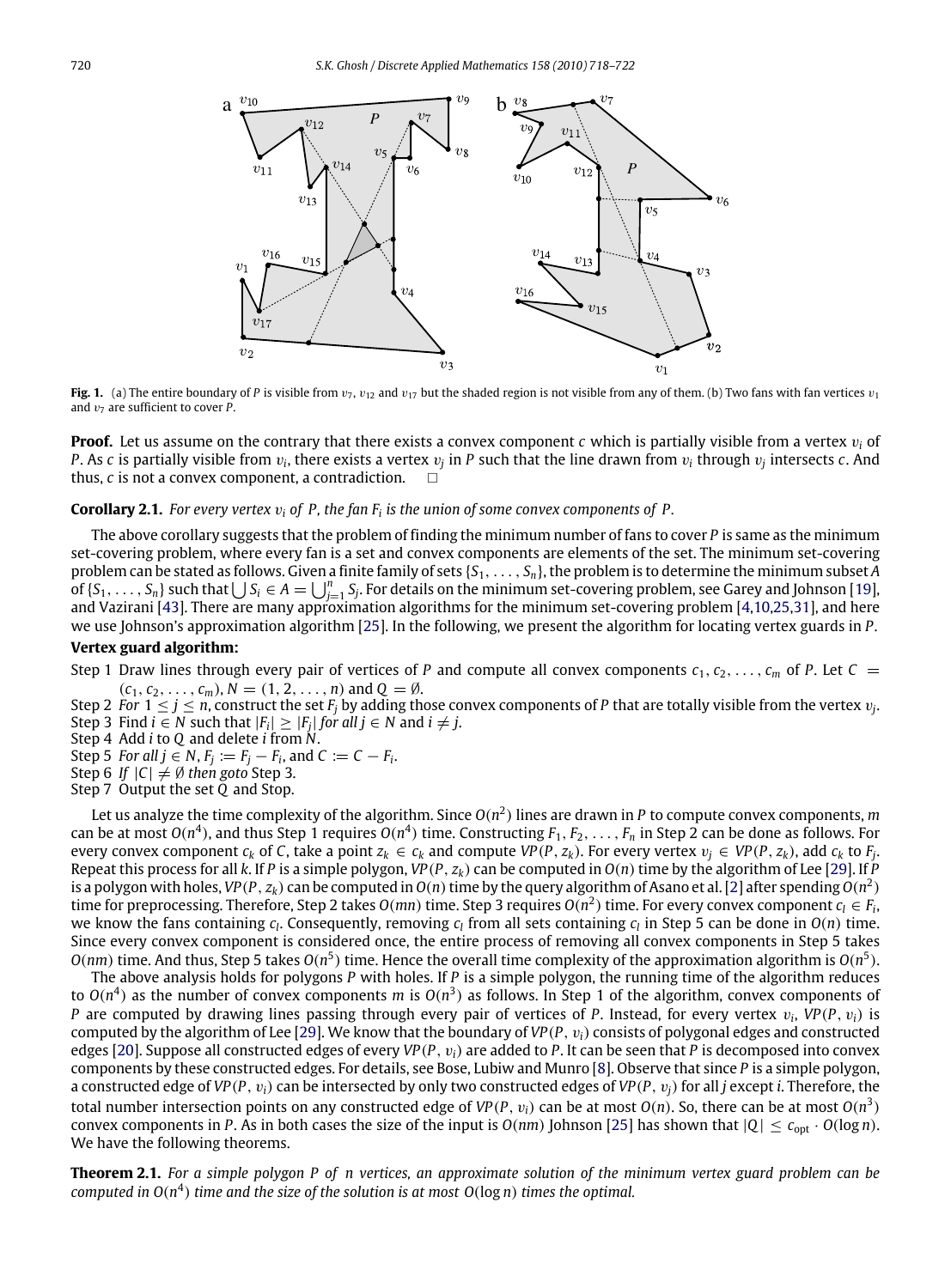**Theorem 2.2.** *For a polygon P with holes with a total of n vertices, an approximate solution of the minimum vertex guard problem can be computed in O*(*n* 5 ) *time and the size of the solution is at most O*(log *n*) *times the optimal.*

#### <span id="page-3-0"></span>**3. Approximation algorithms for edge guards**

Assume that edges of the given polygon P are labeled  $e_1, e_2, \ldots, e_n$ . A point  $z \in P$  is said to be *weakly visible* from an edge  $e_i$  of *P* if there exists a point *u* on  $e_i$  such that the segment *zu* lies inside *P*. Let *VP*(*P*,  $e_i$ ) denote the set of all points of *P* that are weakly visible from *e<sup>i</sup>* . We call *VP*(*P*, *ei*) the *weak visibility polygon* of *P* from *e<sup>i</sup>* . Since the region of *P* that can be seen by an edge guard is a weak visibility polygon of *P*, the edge guard problem of *P* can be viewed as a polygon decomposition problem in which decomposed pieces are weak visibility polygons. As before, *P* is decomposed into convex components by drawing lines passing through every pair of vertices of *P*. We have the following lemma.

**Lemma 3.1.** *Every convex component of P is either totally visible or totally not visible from an edge of P.*

**Proof.** Assume on the contrary that there exists a convex component *c* which is partially visible from an edge *e<sup>i</sup>* of *P*. As *c* is partially visible from  $e_i$ , there exist two points  $z_1 \in c$  and  $z_2 \in c$  such that one point (say,  $z_1$ ) is visible from some point on  $e_i$ but the other point *z*<sup>2</sup> is not visible from any point of *e<sup>i</sup>* . Consequently, there exists a constructed edge of *VP*(*P*, *ei*) that has intersected the segment  $z_1z_2$ . Since every constructed edge of  $VP(P, e_i)$  is a part of the segment drawn through two vertices of *P*, both  $z_1$  and  $z_2$  cannot belong to the same convex component *c*, a contradiction.

**Corollary 3.1.** *For every edge e<sup>i</sup> of P, the weak visibility polygon of P from e<sup>i</sup> is the union of some convex components of P.*

The above corollary suggests that every  $VP(P, e_i)$  can be viewed as a set (denoted as  $E_i$ ) and convex components are elements of the sets. We present below the algorithm for locating edge guards in *P* following the vertex guard algorithm stated in the previous section.

#### **Edge guard algorithm:**

- Step 1 Draw lines through every pair of vertices of *P* and compute all convex components  $c_1, c_2, \ldots, c_m$  of *P*. Let  $C =$  $(c_1, c_2, \ldots, c_m)$ ,  $N = (1, 2, \ldots, n)$  and  $Q = \emptyset$ .
- Step 2 *For*  $1 \leq j \leq n$ , construct the set  $E_j$  by adding those convex components of P that are totally visible from the edge  $e_j$ of *P*.

Step 3 Find *i* ∈ *N* such that  $|E_i|$  ≥  $|E_j|$  *for all j* ∈ *N* and *i* ≠ *j*.

- Step 4 Add *i* to *Q* and delete *i* from *N*.
- Step 5 *For all*  $j \in N$ ,  $E_j := E_j E_i$ , and  $C := C E_i$ .
- Step 6 *If*  $|C| \neq \emptyset$  *then goto* Step 3.
- Step 7 Output the set *Q* and Stop.

The time complexity of the algorithm and the upper bound are stated in the following theorems. Note that for constructing sets  $E_1, E_2, \ldots, E_n$  in Step 2, the same method of computing  $VP(P, z_k)$  is used as stated in the previous section. Only difference is that  $c_k$  is added to  $E_j$  if any point of  $e_j$  belongs to VP(P,  $z_k$ ). Also note that the sizes of C in this algorithm for polygons with holes and polygons without holes are different by a factor of *n*.

**Theorem 3.1.** *For a polygon P with holes with a total of n vertices, an approximate solution of the minimum edge guard problem* can be computed in  $O(n^5)$  time and the size of the solution is at most  $O(\log n)$  times the optimal.

**Theorem 3.2.** *For a simple polygon P of n vertices, an approximate solution of the minimum edge guard problem can be computed in O*(*n* 4 ) *time and the size of the solution is at most O*(log *n*) *times the optimal.*

#### <span id="page-3-1"></span>**4. Concluding remarks**

The worst-case behavior of Johnson's approximation algorithm [\[25\]](#page-4-37) for the minimum set-covering problem is not very attractive. Lovasz [\[31\]](#page-4-38) proved that any greedy algorithm for this problem cannot guarantee a better bound. In our case, the upper bound of *O*(log *n*) may not be reached because of certain geometric constraints. In the minimum set-covering problem, any subset of elements can form a set, which is not true in our case as elements of a set (i.e. convex components) have to form a polygonal region corresponding to a visibility polygon of *P* from a vertex or an edge. This geometric restriction on our input sets may not allow the approximation ratio of our approximation algorithms to reach the upper bound of *O*(log *n*). It is open if a tighter upper bound on the approximation ratio can be obtained for our approximation algorithms by taking polygonal geometry into consideration.

Regarding the lower bound on the approximation ratio for the problems of minimum vertex, point and edge guards in simple polygons, Eidenbenz, Stamm and Widmayer [\[15\]](#page-4-42) showed that these problems are APX-hard. This means that for each of these problems, there exists a constant  $\epsilon > 0$  such that an approximation ratio of  $1 + \epsilon$  cannot be guaranteed by any polynomial time approximation algorithm unless  $P = NP$ . Though there may be approximation algorithms for